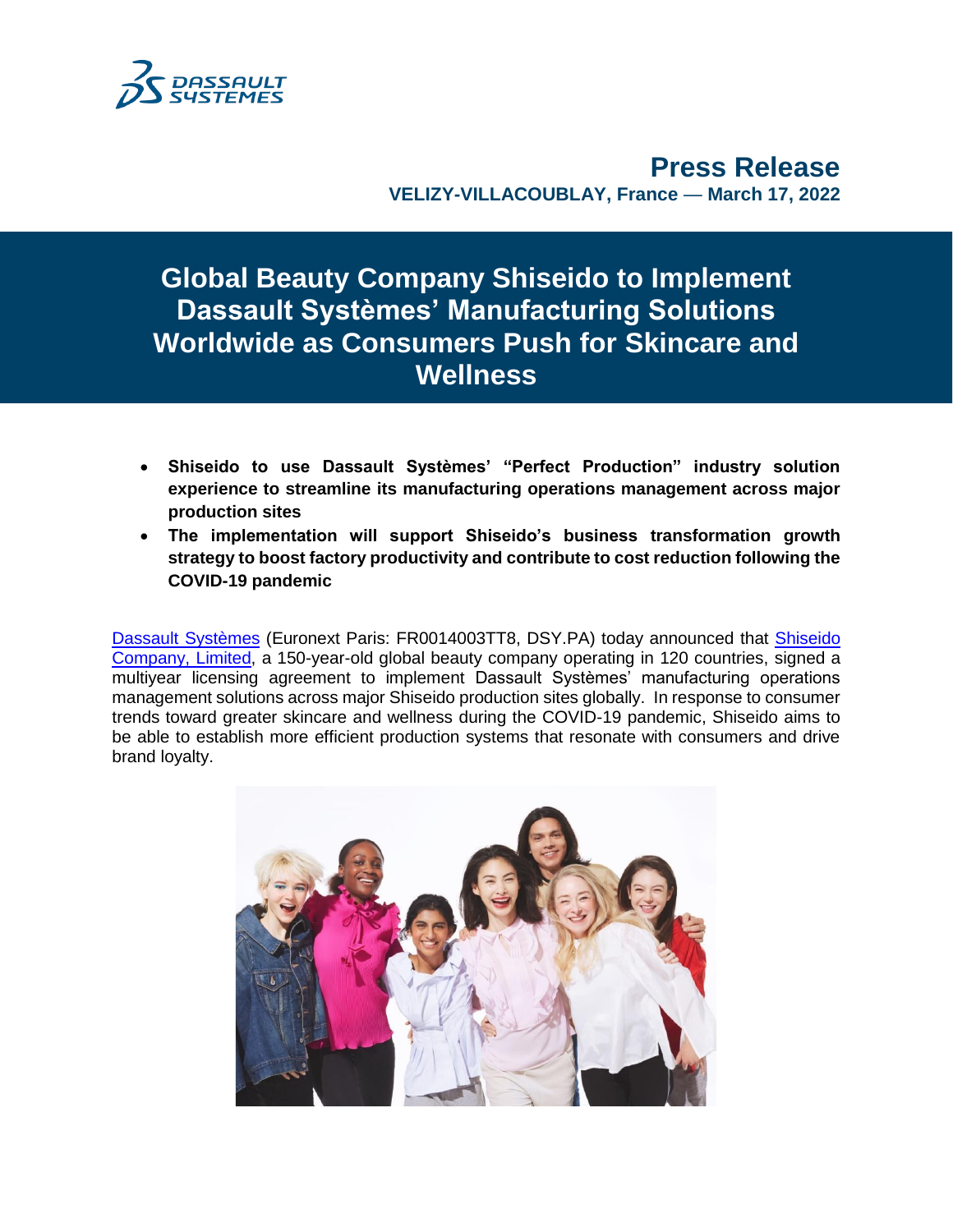Shiseido's implementation of Dassault Systèmes' ["Perfect Production"](https://my.3dexperience.3ds.com/welcome/compass-world/3dexperience-industries/consumer-packaged-goods-retail/perfect-production) industry solution experience, which leverages DELMIA Apriso applications and is based on the 3DEXPERIENCE platform, will support Shiseido's "Win 2023 and Beyond" business transformation growth strategy by enabling it to focus on improving factory productivity and reducing costs.

"Perfect Production" including DELMIA Apriso will enable Shiseido to unify and standardize its manufacturing operations management and best practices across major production sites such as ones in Japan, Europe, the U.S. and other countries. In a single collaborative virtual environment, Shiseido can improve end-to-end planning and optimize its operations. This will increase operational performance and productivity, profitability, and allow manufacturing issues to be resolved without affecting product quality. By improving production flexibility across multiple geographies, Shiseido will be able to accurately assign production resources, maintain product quality, and satisfy both global and local demand for its products.

"The pandemic has shown us that consumers are prioritizing their skincare and wellness routines. By 2030, we want to become a global leader as a personal beauty and wellness company helping people realize their unique beauty and wellness throughout their lives," said Atsunori Takano, Executive Officer, CITO, Shiseido. "We expect that Dassault Systèmes' leading position in the cosmetics sector and the value its technology can bring to our manufacturing will bolster our growth strategy."

"The consumer shift towards wellness is accelerating globally, and leading beauty players will need to deliver innovative new products to market faster than ever before," said Philippe Loeb, Vice President, Consumer Packaged Goods & Retail Industry, Dassault Systèmes. "The 3DEXPERIENCE platform provides global manufacturers like Shiseido with a real-time virtual manufacturing environment. This delivers the agility to do more with their existing factories and accelerate all aspects of manufacturing to expand their portfolio of personal beauty and wellness products for their customers."

###

## **FOR MORE INFORMATION**

Dassault Systèmes' industry solution experiences for the consumer packaged goods & retail industry:<https://ifwe.3ds.com/consumer-packaged-goods-retail>

Dassault Systèmes' 3DEXPERIENCE platform, 3D design software, 3D Digital Mock Up and Product Lifecycle Management (PLM) solutions: [http://www.3ds.com](http://www.3ds.com/)